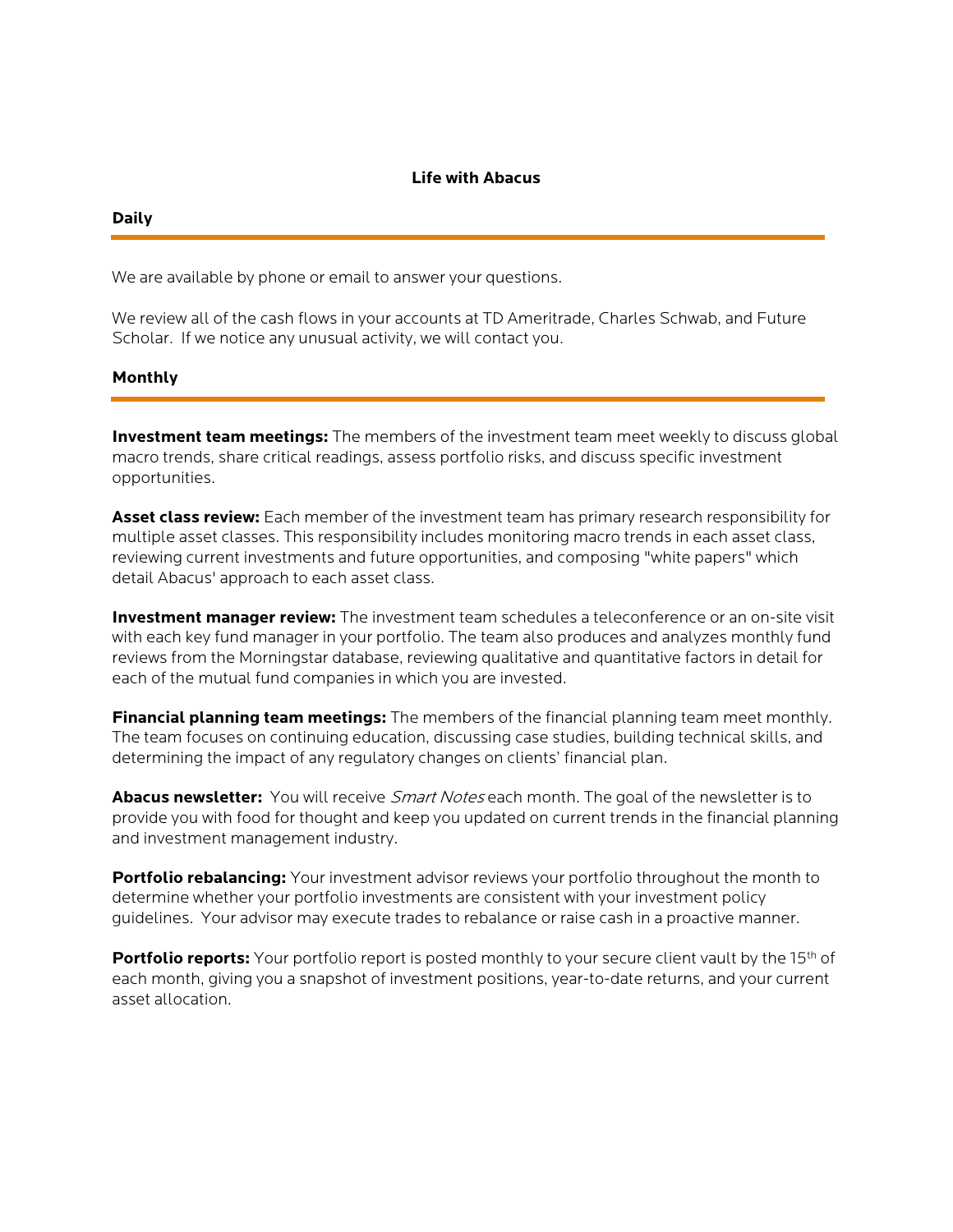# **Semi-annual**

**Portfolio report with commentary**: We send a portfolio performance report twice per year, accompanied by a letter from the investment team with our perspective on current trends that relate to your portfolio and your overall financial plan.

**Appointment with Abacus:** We will contact you to schedule a meeting twice per year to review the progress of your financial plan, review your portfolio, and discuss any questions you have. We welcome interim requests for meetings during times of personal transition or concerns.

# **January**

**Individual Retirement Account contributions**: We contact you at the beginning of each year to discuss your annual Individual Retirement Account Contributions. We verify any changes to your allowable amount or contribution type based on changes in law, your age, or your income tax status.

**Retirement plan and Health Savings Account deferral amounts**: We contact you at the beginning of each year to remind you of the maximum amounts you can contribute to your retirement plan at work and, if appropriate, your health savings account.

**Portfolio review**: Your investment advisor performs an in-depth review of your portfolio twice per year. Your advisor reviews current asset allocation versus target weightings, considers opportunities for tactical allocation shifts, ensures that cash balances are appropriate, reviews your mix of underlying investments, considers opportunities for tax-loss harvesting, and makes certain that your portfolio remains optimally positioned considering both your investment goals and general market conditions. Your advisor also carefully reviews the performance of each individual fund holding versus appropriate benchmark indices for each asset class.

**Minimum required distribution calculations**: If appropriate, we calculate your minimum required distribution for the current tax year and make the necessary arrangements in the portfolio. We schedule this distribution for November to take advantage of the additional taxdeferred growth. We monitor it to be sure it takes place.

**Annual gifting**: We contact you at the beginning of each year to remind you of the maximum amount you may gift to family members and others without filing a gift tax return. We will ask whether you would like Abacus to coordinate any of these gifts.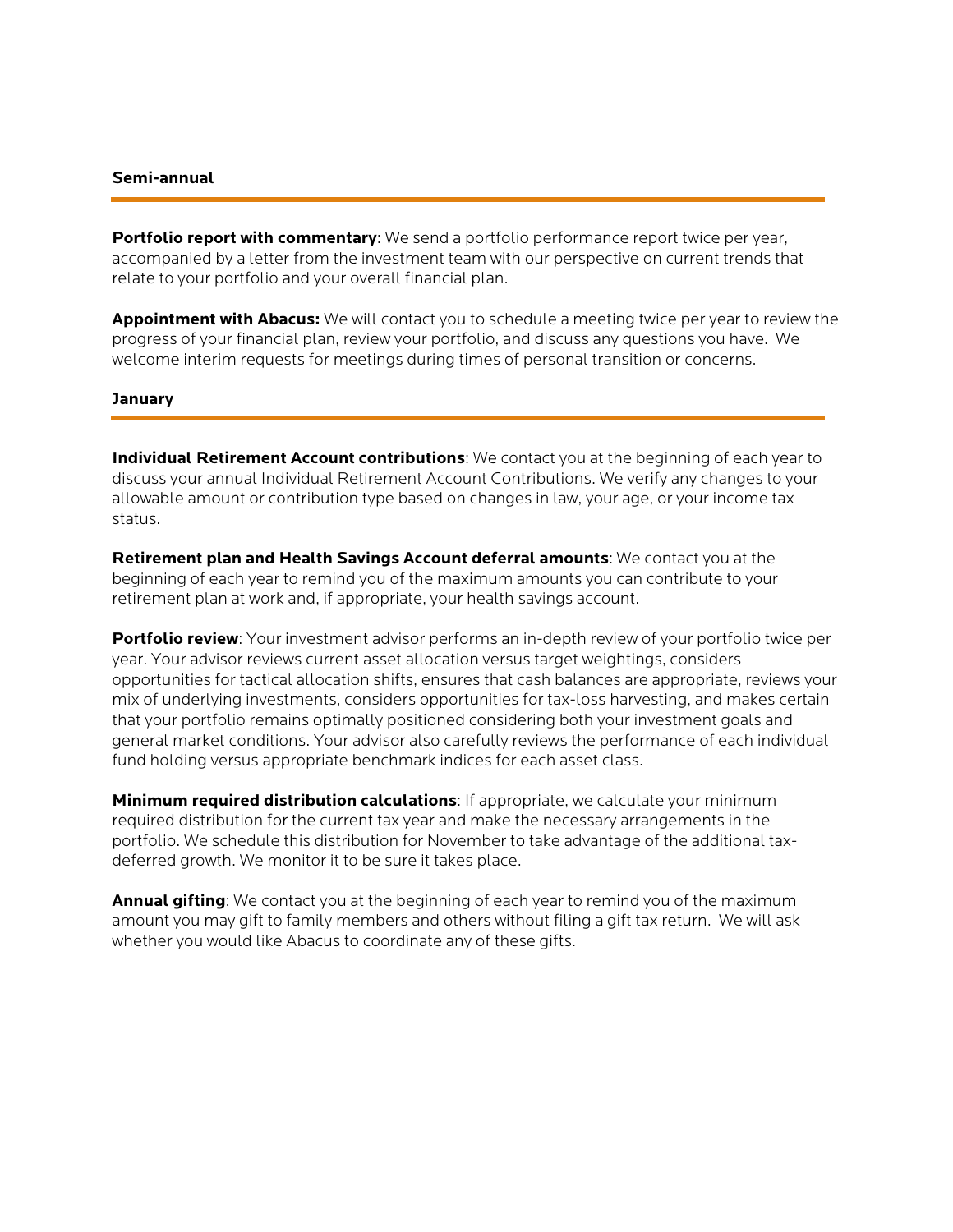# **February**

**Income tax letter**: We prepare a letter for you and your CPA to communicate federal and state income tax documentation issues, e.g., our fees, long term health care premiums, charitable gifts of appreciated securities, margin interest, and 529 college education expenses.

# **March**

**Age triggering review**: We have taken great care to create a number of age appropriate checklists that allow us to take advantage of planning opportunities. For example, we run a database report two times per year and query all clients turning age 65 in the next six months. This allows us to be proactive in our planning for the many changes you face at different ages in life.

**Roth conversion of non-deductible IRA contributions**: If appropriate, we convert your nondeductible Individual Retirement Account (IRA) contributions from January to your Roth IRA to allow that contribution to grow tax-free.

#### **April**

**Income tax filing and assistance to CPAs**: April is a hectic time of year for your CPA. We diligently answer you or your CPAs questions about and/or provide documentation for your income taxes for the previous year. We value the partnership we create with your CPA to offer the best tax planning and follow-through possible.

#### **May**

**Income tax review**: Our goal is to insure that you are maximizing after-tax wealth accumulation. We review your income tax return for compliance, tax planning opportunities, and tax efficiency. We review for compliance to make sure all proper deductions, credits and opportunities are utilized, e.g. property tax deduction, proper reporting of non-deductible IRA contributions, etc. We review to make sure we are planning for all tax savings strategies particularly in times of tax law changes or client transitions, e.g. Roth conversions. Finally, we review for overall tax efficiency of the portfolio to make sure that we are paying the necessary attention to the tax drag on the timing and characteristics of dividends, capital gains and ordinary income from the portfolio.

**Continuing education:** All Abacus team members attend at least one national conference each year. Most conferences are held in May or October and you will usually find five or six of us out of the office during these two months. Our continuing education budget is three times the national average for a firm our size.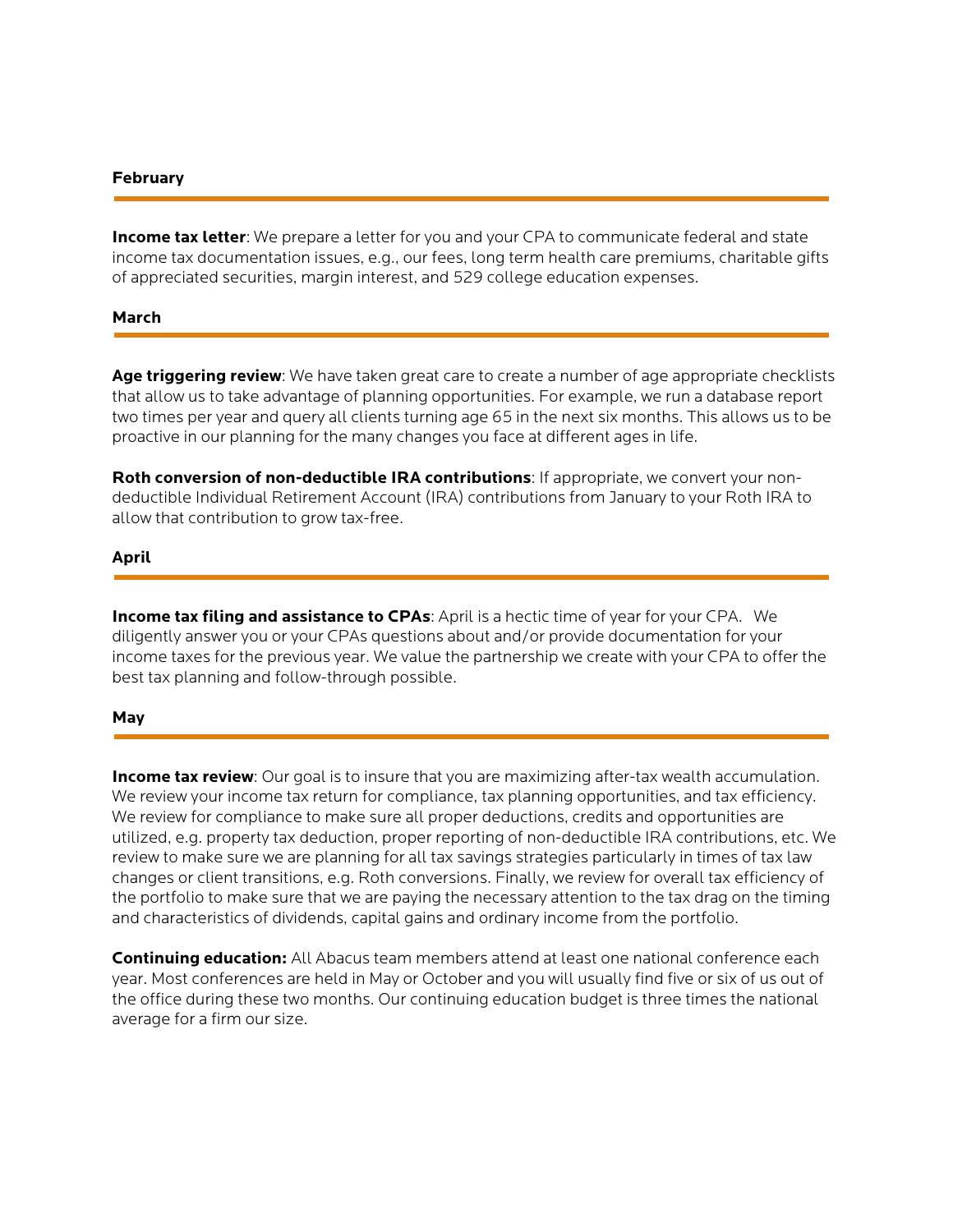# **Portfolio review**: (See January)

**Long-term cash flow projections**: We review your financial independence assumptions to make sure that key assumptions, such as the rate of inflation, are still viable and that you are on track for your long term plan. Any life transition, such as an inheritance, triggers an update of these projections, which in turn leads to a discussion with you.

**Education funding**: We review the progress in your education funding goals. We review critical assumptions, and if appropriate, discuss with you the child's current educational aspirations. We make sure that you are taking advantage of the appropriate savings vehicle and are on track for the family's goals.

# **August**

**Firm-wide strategy days**: All Abacus team members meet for an off-site strategy day to discuss the big picture initiative and direction of the company. We have a facilitator for the day who guides us through our conversation. The Financial Planning and Investment Teams have separate strategy day meetings to discuss the direction of their individual team.

# **September**

**Estate planning review**: Your financial advisor reviews your estate plan to make sure it continues to reflect your goals and minimizes the impact of estate taxes. As the estate planning laws are in flux for the next five years, we will monitor these changes and make recommendations as to ownership of assets, beneficiary designations, changes to your documents or the need to gift to family members.

**Net worth summary/net worth comparison**: In coordination with your estate planning review, we prepare a net worth summary as a snapshot of all your financial assets. We also provide a year-toyear comparison of your net worth. The comparison also shows your net contribution/withdrawal for the year to track your true growth. The net worth summary allows us to review your current estate plan as well to discuss any necessary changes.

# **October**

**Risk management**: Your financial advisor reviews all of your insurance policies. We review the credit quality of the insurance companies, consider the appropriateness of the coverage and request additional information on certain types of coverage to make sure that you are protected in the event of a catastrophic life event.

**Medicare Part D enrollment**: If appropriate, we will contact you to request information to determine which Medicare Part D prescription drug plan is best for you for the upcoming year.

#### **July**